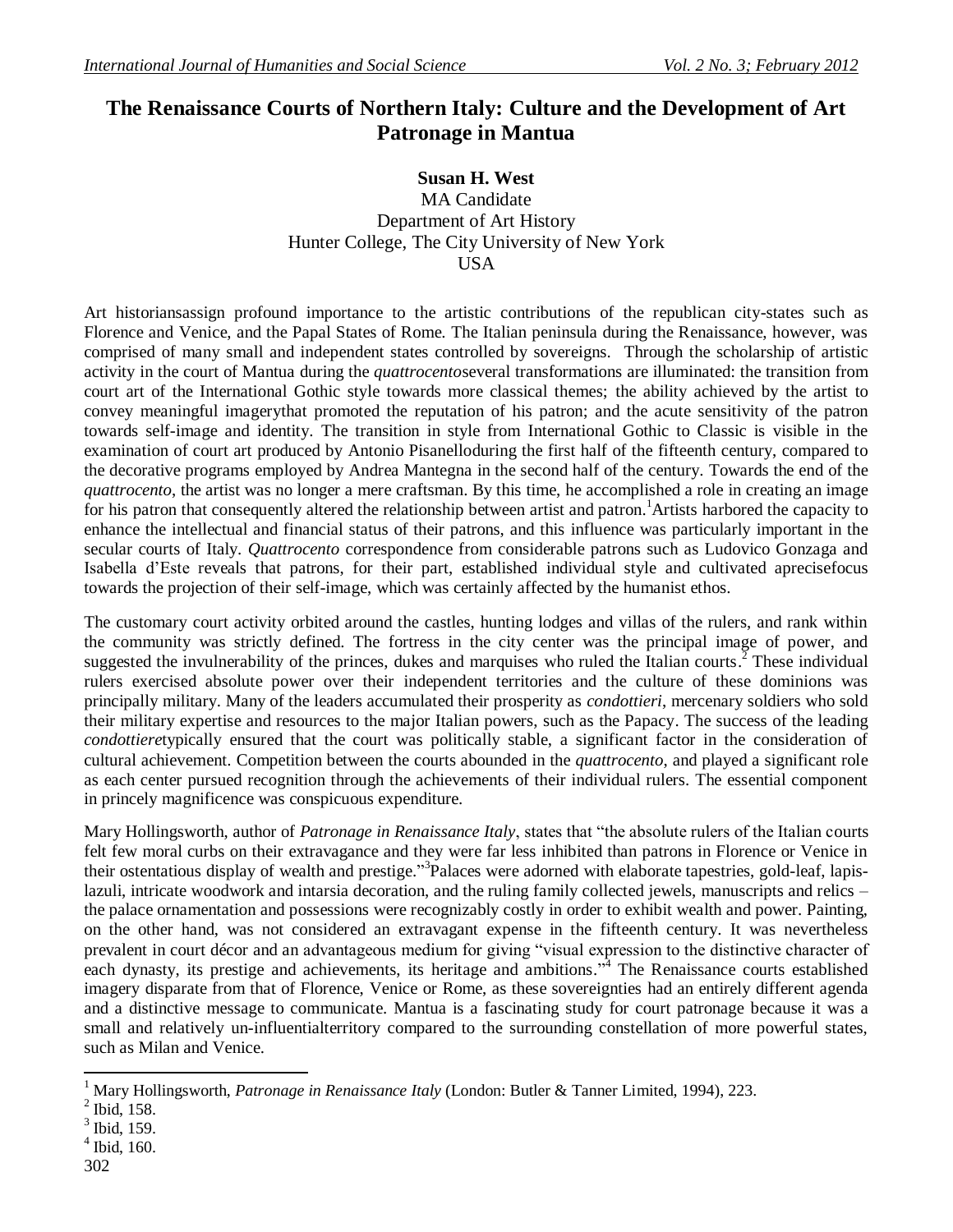The small sovereignty not only emerged from the turbulent episodes of the *quattrocento* intact, but also with an establishedreputation as a leading cultural center on the Italian peninsula. Molly Bourne, an art historian and specialistin Gonzaga court circa 1500, suggests that the stability and success of the duchy were "the result of a tripartite strategy employed by its ruling family, the Gonzaga, which integrated dynastic allegiance, diplomacy, and artistic patronage."<sup>5</sup>The city maintained two prestigious historical claims: it was the birthplace of the Roman poet Virgil and the custodian of the significant relic of the Blood of Christ, held in the ancient Benedictine abbey of the Sant' Andrea which was originally built in the ninth century. Mantua was located on the Po River plain, and was geographically protected by water on three sides. With a population of approximately 25,000, it was similar in size to nearby Ferrara and significantly smaller than Milan. Bourne has suggested that the powerful neighboring states of Venice and Milan served as buffers that supported Mantua's autonomy within Italy's fragile balance of command. The imagery produced in this small statetherefore had to excel in its purpose as propaganda to "advertise its status in competition with Italy's leading rulers."<sup>6</sup>The court was among the first to acquire an official resident artist, and British art historian Kenneth Clarkdetermined that Mantua was indeed an exemplarymodel for the European ruler until the time of Versailles.

The Gonzagas of Mantua, descendents of a local land owning family, established control of the city in 1328 and maintained their sovereignty until 1627. Ludovico II Gonzaga (1444-1478), recognized as one of the most prominent patrons of the fifteenth century, initiated the urban renewal campaigns that transformed Mantua into one of the most illustrious centers of the Renaissance.Ludovico's father, Gianfrancesco (1395-1444), was appointed Marquis of Mantua by the Holy Roman Emperor in 1433, an investiture that established political links between Mantua and the Empire and marked a critical turning point for the prestige of both the Gonzaga family and the city. <sup>7</sup>Ludovico further secured this network with his marriage to Barbara of Brandenburg. Both Ludovico and his German wife were educated in the rigorous curriculum at Vittorino da Feltre's school, where they were trained in history, oratory, poetry, ethics, astronomy, mathematics, music, and the martial arts. Ludovico, arguably the most conscious observer of humanistic values of the Gonzaga rulers, was appointed the second Marquis of Mantua upon the death of his father in 1444.<sup>8</sup>

During the second half of the fifteenth century, Ludovico's initiatives as patron vastly improved the exterior of Mantua. In 1459 Ludovico exploited his marital and political connections to the German imperial court in an effort to persuade Pope Pius II to hold his forthcoming Congress on the crusade against the Turks in Mantua. The nine month residency of the papal court, and the attention that ensued,prompted Ludovico to commission significant restorations and repairs within the center of Mantua and in many of the family's provincial domains. In addition to extensive renovations to the Palazzo Ducale, Ludovico redecorated many of the Gonzaga castles and hunting lodges outside of the city in Cavriana, Goito, Gonzaga, Marmirolo, San Martino di Gusnago and Saviola. These renovations allowed Ludovico to host guests in handsome accommodations in hopes that the luxury and modernization of Mantua would penetrate the social networks of communication among the secular courts of Renaissance Italy, as this would leverage Ludovico's reputation.

Among the most important projects of his *renovatio urbis* was thecommission for the new church of San Sebastiano (1460) and the reconstruction of Sant' Andrea (1470), both of which were built according to the designs of the leading Florentine architect Leon Battista Alberti. <sup>9</sup>The Sant'Andreaas aforementioned possessed a famous relic of the Blood of Christ thatattracted pilgrimages from afar, which generated substantial repute and income. According to legend the *sacra pisside,* a pyx containing a few drops from the Blood of Christ, was carried in to Mantua in 37 AD by the Roman centurion Longinus.<sup>10</sup>The architectural commissions completed under Ludovico's command exhibit a radical change of imagery to promote his prestige and to support his broader political strategy. Alberti was the finest choice for promoting visual expression to the grand, classically inspired image that Ludovico sought to project in his reconstruction efforts.

 $\overline{a}$ <sup>5</sup> Molly Bourne, "The Art of Diplomacy: Mantua and the Gonzaga 1328-1630," in *The Court Cities of Northern Italy*, ed. Charles M. Rosenberg (New York: Cambridge University Press, 2010), 138.

<sup>6</sup> Hollingsworth, *Patronage in Renaissance Italy*, 213.

 $^7$  Ibid, 211.

<sup>8</sup> Bourne, "Art of Diplomacy," 152.

<sup>9</sup> Hollingsworth, *Patronage in Renaissance Italy*, 212.

<sup>&</sup>lt;sup>10</sup> Bourne, "Art of Diplomacy," 146.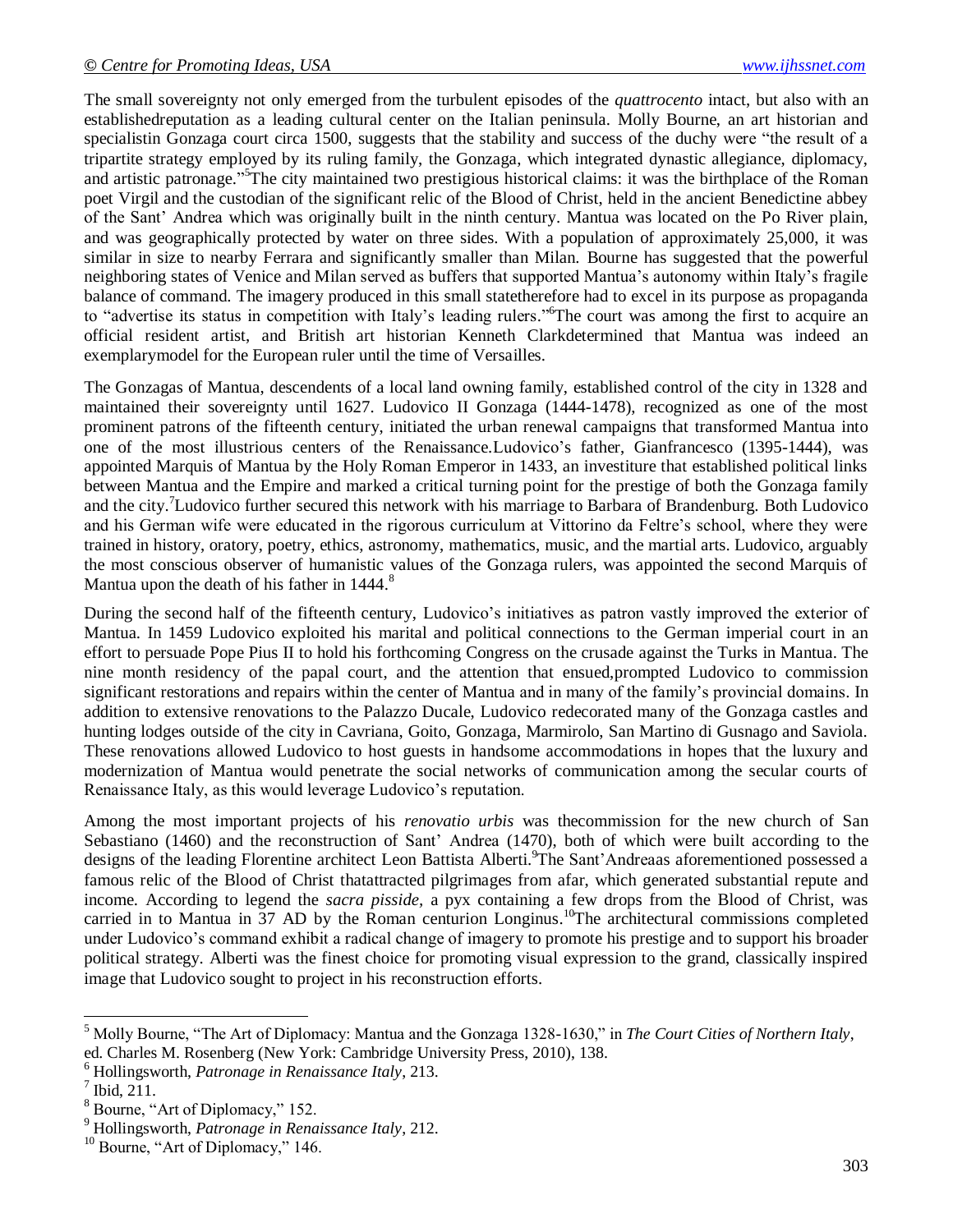A major aesthetic shift occurred mid-century to the interior rooms of the palace that distinguished Mantua by replacing the courtly Gothic and chivalric themes for the language of ancient Rome, and this conversion established a manifest association with an imperial power.<sup>11</sup>

Before investigating the mid-century artistic shift in Mantua, it is important to consider the common chivalric themes of courtly art, popularized by the castles of northern Europe and often termed the International Gothic style, which traditionally ornamented the Italian palaces. Ludovico would have associated his youth and early reign in the Gonzaga palace with images of gallantry, knights in armor and romanticized tales.In the first half of the century, Antonio Pisanello operated frequently in the court of Mantua. Pisanello, an artist who was praised by his contemporary poets and humanists, served the Gonzaga court for increments of time during the 1420s and again in the 1440s. He was quite influential and the room referred to as "Sala del Pisanello," even during the fifteenth century, is a rare example of work named after the artist rather than its decorative subject.<sup>12</sup>The walls from the Sala del Pisanelloare covered in *sinopie*under-drawings and fresco that illustratesscenes of knights participating in jousting tournaments [Figure 1].

The imagery was discovered after the removal of whitewash in 1966-1972, and serves as an excellent example of the motifs that frequently adorned courts in northern Italy during the *quattrocento.* Bourne asserts that modern scholars "have recognized the subject of Pisanello's unfinished cycle in Mantua as one of the thirteenth-century Arthurian legends: the story of Bohort, cousin of the legendary Lancelot, jousting to win the hand of an admiring princess amidst Gonzaga banners and horse caparisoned in the family colors of red, white, and green."<sup>13</sup>The Pisanello frescoes are in a deteriorated state, yet the style is still identifiable. Evidence of elaborate detail is still apparent, the knights in armor evoke a costume effect, and the crowded compositions are all elements of the International Gothic style. A noble joust was a suitable theme for the family of *condotierri*, and the dark background along with the heraldic frieze makes the fresco appear similar to a richly-ornamented tapestry. The Gonzagas werecertainly inspired by chivalric imagery from the courts of northern Europe, who relied upon this style to communicate political messages. Some sources assign the patronage of this room to Ludovico while others attribute the room to his father, Gianfrancesco, who inherited a vast library collection filled with French literature from his father. The SaladelPisanelloindicatesthe foundation of an essentialmessage in the court of Mantua: the identity of the Gonzaga as both men of arms and men of letters, a theme that would be advanced by Ludovicoin the following decades.<sup>14</sup>

Ludovico's patronage exhibits a fusion of the intellectual and princely self as originally set forth through the craftsmanship of Pisanello. It is difficult to trace sources and the movement of ideas in Renaissance art, but it seems plausible that Ludovico was the first ruler to hire an artist to work almost exclusively for his court and reside in his palace.<sup>15</sup>Ludovico's desire to promote the Gonzaga name and trump his competitionaccelerated his efforts to entice Andrea Mantegna from Padua to become his resident court painter.<sup>16</sup>Though it was early in his career, Mantegna at this time had already demonstrated financial stability as an independent painter and, in response to Paduan humanist patrons, developed a splendid*all'antica* style "with figures derived from antique reliefs and settings that revived the architectural language of ancient Rome."<sup>17</sup>The surviving correspondence reflects the fact that Mantegna was not immediately persuaded to assume the position of resident court painter, though the terms offered were certainly generous. In a passage from a letter marked April  $15<sup>th</sup> 1458$ , Ludovico wrote:

"…so that you may know at once our good will towards you we advise you that our own intention is to reserve for you in good faith everything which we have promised you in our letter at other times, and still more; that is to say, 15 ducats a month, the provision of rooms where you can live with your family, enough food each year to feed six, and enough firewood for your use.

 $\overline{a}$ <sup>11</sup> Hollingsworth, *Patronage in Renaissance Italy*, 213.

<sup>&</sup>lt;sup>12</sup> Bourne, "Art of Diplomacy," 151-152.

 $^{13}$  Ibid.  $\,$ 

 $14$  Ibid.

<sup>15</sup> Kenneth Clark, *The Art of Humanism* (London: Jolly & Barber Ltd, 1983), 123.

<sup>&</sup>lt;sup>16</sup> D.S. Chambers, *Patrons and Artists in the Italian Renaissance* (Columbia: University of South Carolina Press, 1971), 58.

<sup>17</sup> Hollingsworth, *Patronage in Renaissance Italy*, 213.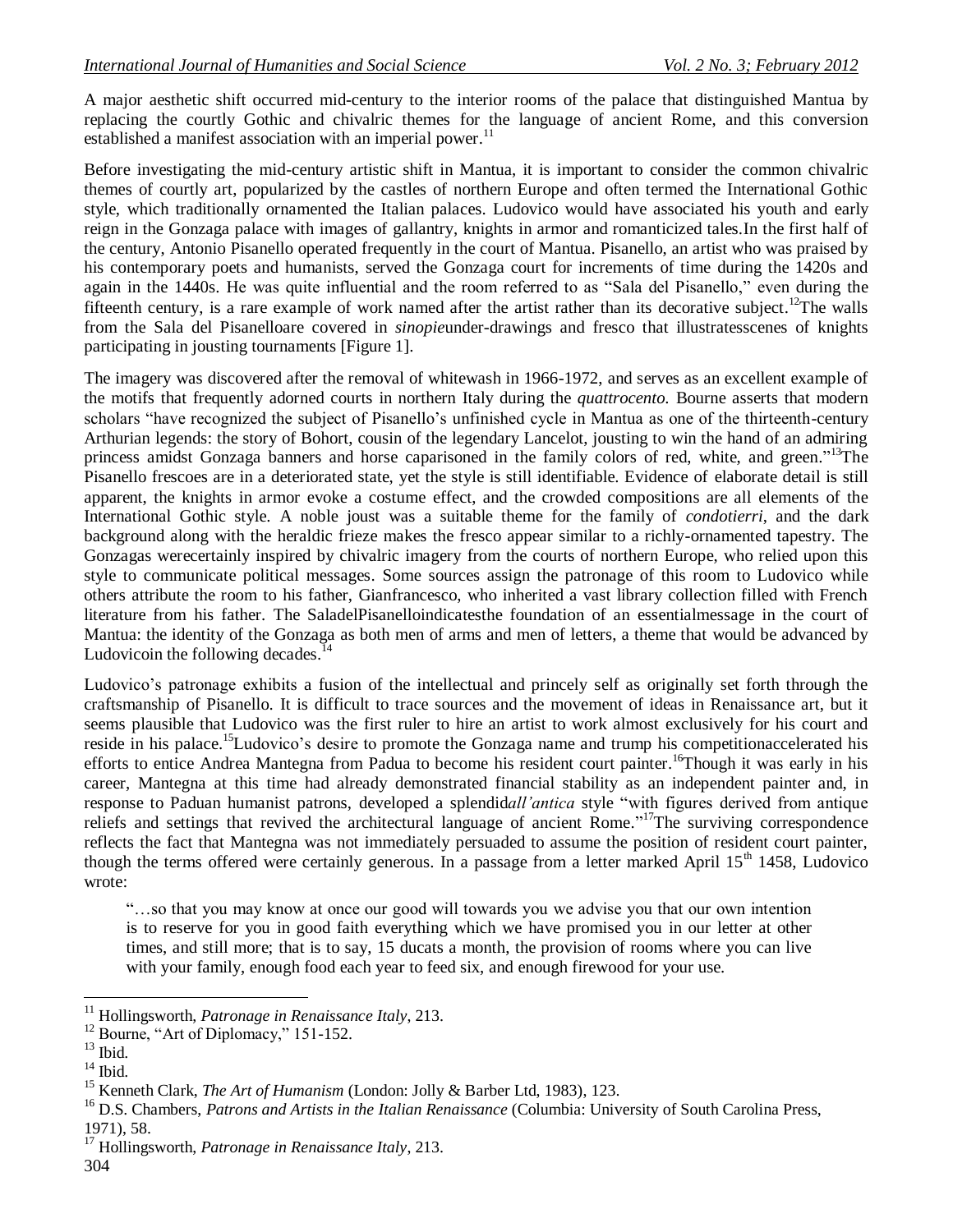Do not have the slightest doubt about all this; and so that you may not incur any expense in bringing your family here, we are happy to promise that at the time you want to come we shall send down a small ship at our expense to move you and your household and bring you here so that it will not cost you anything. And because Maestro Luca tells us you would dearly like to wait another six months in order to finish the work for the Reverend protonotary of Verona and dispatch the rest of your business, we are very content, and if these six months are not enough for you, take seven or eight, so that you can finish everything you have begun and come here with your mind at rest..." Mantua, 15 April 1458.<sup>18</sup>

Ludovico's courtship of Mantegna continuedwith the reassurance that the Gonzagas "by the grace of God have never yet broken a promise", and that if the terms wereinadequate Ludovico would "seek in every way to satisfy" Mantegna's requirements. Mantegna's work was incongruent with the International Gothic style of northern Europe, which corresponded with Ludovico's strategy to advance his court by breaking away from conventional gestures of chivalry. Mantegna's interest in the classical period also synchronized with Ludovico's humanist education. Hollingsworth confirms the ruler's concentration: "instead of the ideal of knightly chivalry, Ludovico commissioned Mantegna to paint a cycle of frescos that gave visual expression to the prestige of the Mantuan court and stressed its association with the imperial traditions of ancient Rome, not the courts of northern Europe."<sup>19</sup>Mantegna's early works captured his affinity for antiquarianism which he conveyed through Roman grandeur and austere discipline, the basis of Roman ethics. Stylistically he was drawn to the monumental tradition of Masaccio and infused his images with intriguing psychological depth, evidence of his inherent interest inboth naturalism and humanist virtues.

After unremitting solicitations Ludovico persuaded Mantegna to accept the appointment as the resident artist to the court of Mantua in 1460. Mantegna was one of the leading artists of northern Italy and his activities in Mantua were incredibly varied. Clark asserts that Mantegna was the "arbiter of taste" who produced designs for architecture, sculpture, goldsmith work, tapestry, embroidery, scenery for Latin plays and that he even superintended pageants.<sup>20</sup>Prior to his employment in Mantua, Mantegna produced an assortment of commissions as an independent artist, including portraits, altarpieces, individual panels and fresco cycles. The diversity of his responsibilities invites conjecture as to whether or not Mantegna actually enjoyed his role in the court, and his service to the Gonzaga family. Perhaps Mantegna appreciated the privilege of participating in a wide-range of artistic activity; on the other hand, the role as artist factotum in an active court could have been rather oppressive. The court of Mantua during the latter half of the fifteenth century seems to have offered latitude in artistic expression and exploration, especially in comparison to the often analogous Church commissions that Mantegna would have accepted as an independent artist.While it is understandable that he was burdened by his miscellaneous duties, Mantegna did in fact endure as resident court artist for forty-six years – serving three generations of Gonzaga rulers and ultimately earning one of the finest reputations for an artist of his generation.<sup>21</sup>

Mantegna's greatest fresco cycle was commissioned for the *Camera Picta*("painted chamber"), also more recently termed the *Camera degli Sposi* ("bridal chamber"), of the Palazzo Ducale.The range of subject matter exemplifies Mantegna's diversityin Mantua, and confirms the variety of artistic creativity that he was able to cultivate as resident artist. Mantegna worked on the *Camera Picta* from 1465 until 1474.The room required nine years of work, partially as a result of his preference for "tempering pigments with slow-drying oils instead of employing true fresco technique."<sup>22</sup>The portraits throughout the room exhibit evidence that Mantegna harbored anexceptional sense of human relationships, and the extent to which the Gonzaga family portraits were recognizable must have been notable to contemporary viewers. <sup>23</sup>Mantegna's decorative program in the *Camera Picta*diverged considerably from Pisanello. The room presentsimages of Ludovico and his family in the privacy of their court, and reflects the interest in classical revival which was important to both patron and artist.

 $\overline{a}$ <sup>18</sup> Chambers, *Patrons and Artists in the Italian Renaissance*, 117.

<sup>19</sup> Hollingsworth, *Patronage in Renaissance Italy*, 213-214.

<sup>20</sup> Clark, *The Art of Humanism*, 123.

 $21$  Bourne, "Art of Diplomacy," 158.

 $22$  Ibid.

 $^{23}$  Ibid, 159.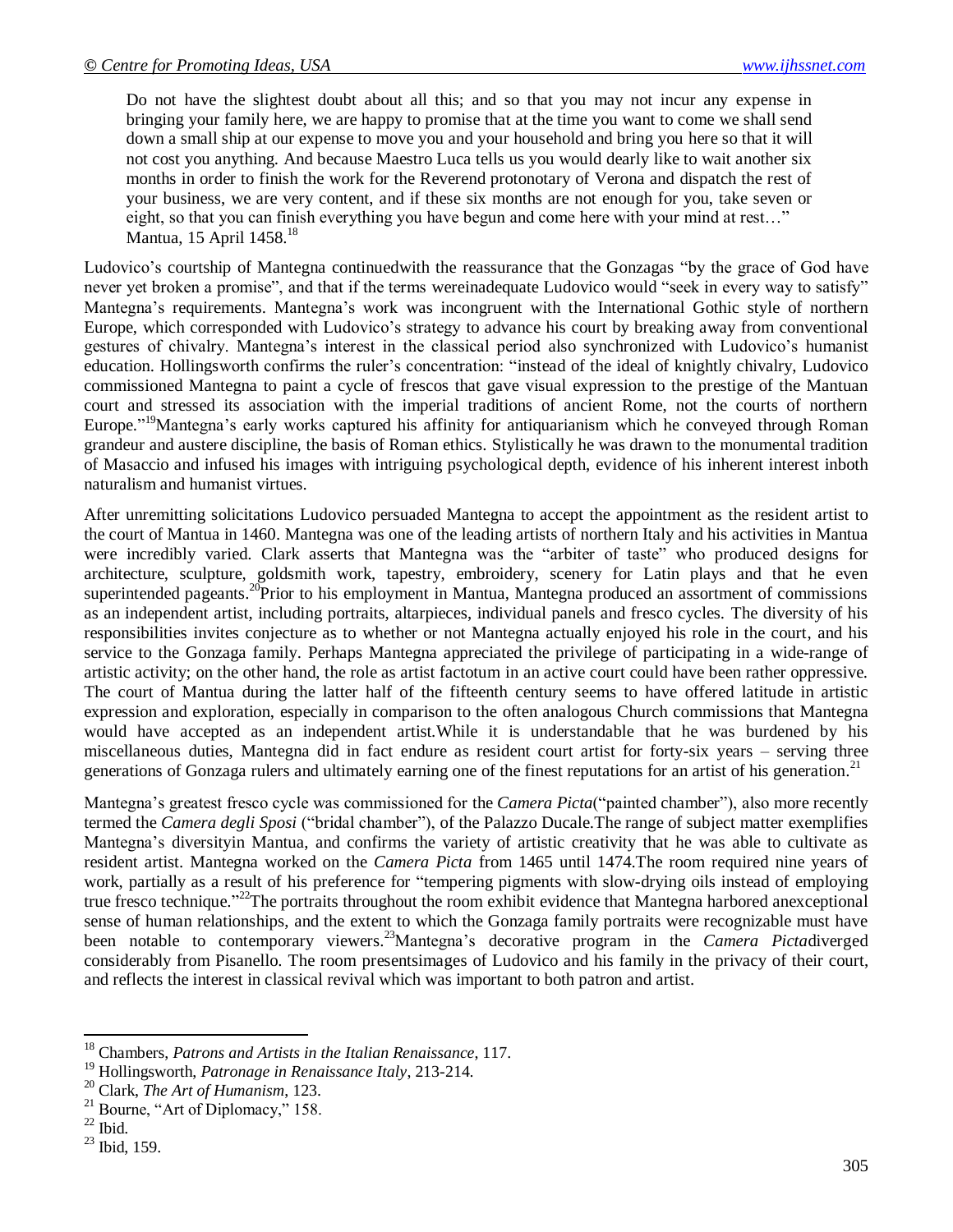The room is smaller than the vast Sala del Pisanello and the illustrations register a more intimate tribute to the Gonzaga court, as opposed to the gallant gestures and military insinuations in the earlier commission. Rather than a crowd of knights decorated in armor jousting activelywithin an unidentifiable space, the paintingsthroughout the *Camera Picta*advertisehonorable moments for the family that depict distinguishable portraits positioned within the palace and among contemporary associates.The Gonzagas are portrayed as noble, cultured, educated, and quite impressively as a family [Figure 2]. The painting displays the family members in the process of assembling for their portrait, and within this informal activity Mantegna is able to convey not only their images, but also more of the spirit within the family. Members are gathered for the portrait while projecting their role within the court family – Ludovico is conversing with an associate; his wife sitsresolutely beside him; the siblings are distracted and looking in various directions; and other members are ascending to the staging area. In the absence of chivalry, Mantegna was able to masterfully convey naturalism and essences of the human experience within the court of Mantua.

The *Camera Picta* is a "tour-de-force" of Mantegna's abilities as an illusionistic painter, and Bourne writes that the room is "transformed into an *all'antica* loggia in which the real architecture of the lunette vault is extended by a series of evenly spaced painted pilasters."<sup>24</sup>Mantegna employed a sense of humor during this creation. The plump *putti* peer down through the illusionistic vault, some have their heads wedged between the crevices while others playfully extend a hand that holds an apple ready to drop into the chamber. This type of visual joke was typical of secular court humor, which found delight in playing tricks upon members of the upper class.<sup>25</sup>The humor and illusion augment thesense of creative spirit throughout the chamber, and alludes to Mantegna's enjoyment of his professional appointment. Another indication that advocates Mantegna's satisfaction with his position is the fact that he incorporated his own self-portrait, which is inventively hidden in the decorative foliage of a painted pilaster. The inclusion is a statement that documents his status as court artist of the Gonzaga family.

When Ludovico died in 1478 he was succeeded by his eldest son, Federico I Gonzaga (1441-1484) who ruled for six years until his unexpected death in 1484 from a virulent fever. <sup>26</sup> Francesco II Gonzaga was only seventeen years old when he assumed control as the Marquis of Mantua in 1484 and ruled until his death in 1519. Francesco followed suit of his predecessors as arespected*condotierre* and his tenure as marquis was similar in length to his grandfather Ludovico, however his reputation as a patron of the arts was eclipsed by his legendary consort, Isabella d'Este, one of the first female collectors of the Renaissance period. The apartments of Isabella have helped scholars to define the understanding of female patronage and the representation of self-identity during the quattrocento.<sup>27</sup>This is not to suggest that Francesco did not contribute as a patron of the arts to the Mantua court. He is conventionally documented in history as a rather amusing and somewhat one-dimensional companion: a mercenary soldier preoccupied with breeding horses and hunting falcons.Bourne, however, has articulated in her contribution to the book titled *Beyond Isabella* that Francesco was in fact an active patron of the arts who commissioned works and participated in architectural projects for Gonzaga villas outside of the city, albeit much smaller in scale than the efforts of his grandfather.

She suggests that by exploring the dynamic relationship between Francesco and Isabella as patrons, scholars are enabled "to locate their activities in a framework that studies how rulers and consorts employed art to negotiate the boundaries of gender and dynasty within the social circumscriptions of a Renaissance court."<sup>28</sup>Isabella's unique position as an "insatiable" female collector, the volume of her correspondence, and the audacious personality reflected within those letters, have leveraged the *marchesa* tothe forefront of art historical scholarship of patronage in Mantua. The unrelenting determination captured within her communication to artists and agents reveals the fact that, despite ardent pursuit and her distinction as the first female collector, Isabella was still confined to the private decoration of her own apartments in the Castello di San Giorgio.

 $\overline{a}$  $24$  Ibid.

 $^{25}$ Ibid, 160.

 $^{26}$ Ibid, 161.

<sup>27</sup> Molly Bourne, "Renaissance Husbands and Wives as Patrons of Art: The *Camerini* of Isabella d'Este and Francesco II Gonzaga," in *Beyond Isabella: Secular Women Patrons of Art in Renaissance Italy*, ed. Sheryl E. Reiss et al. (Kirksville: Truman State University Press, 2001), 93.

 $^{28}$  Ibid, 95.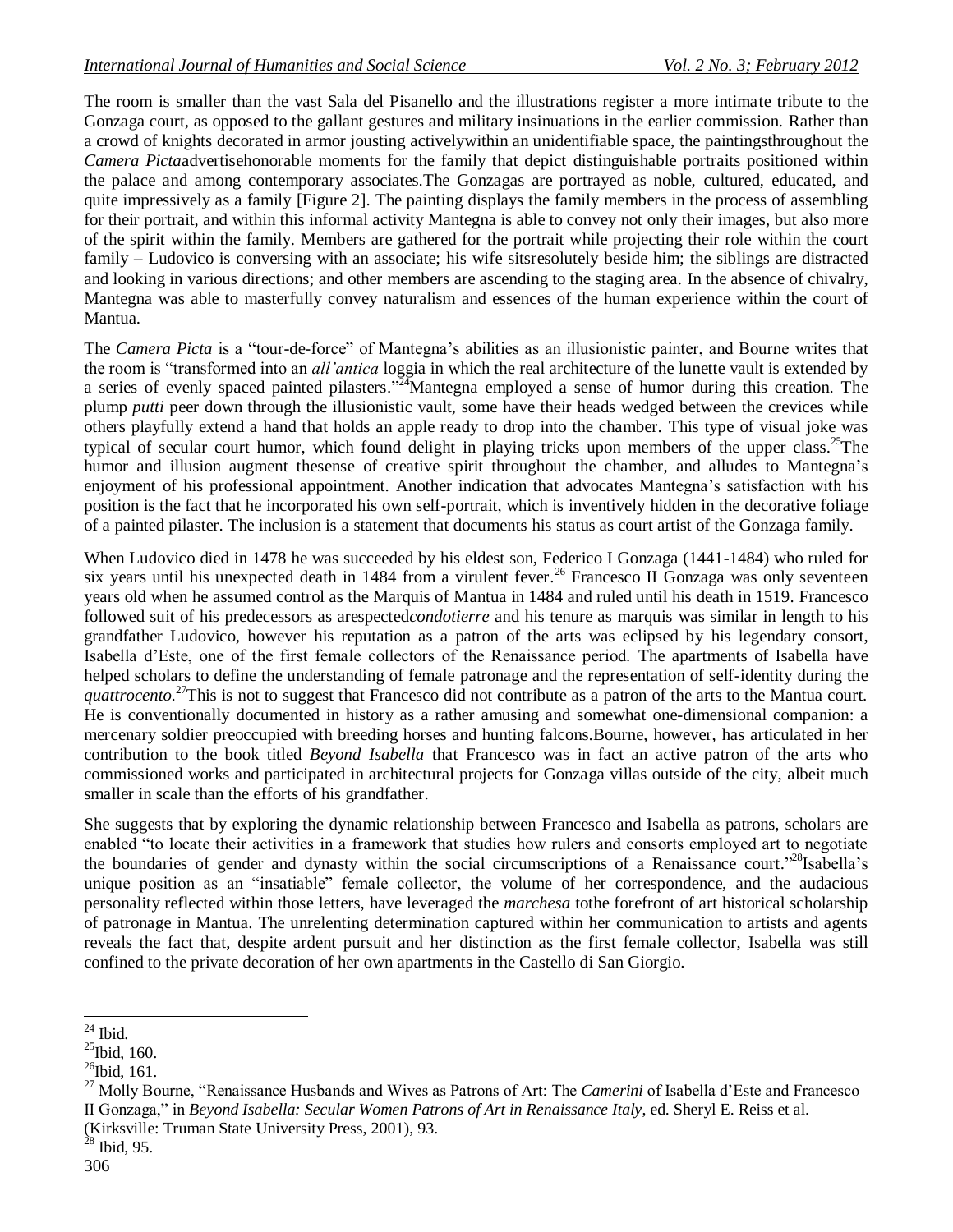The *camerini*, or private apartments, of the secular courts were decorated to strategically convey the prestige and persona of its inhabitants to the guestswho were fortunate enough to be admitted. Members of the ruling family inherited the social obligation to display, and to exhibit the virtues of grandeur through conspicuous expenditure. Shortly after arriving to the court of Mantua in 1490, Isabella initiated her decorative campaign by dividing her collection into two specifically prepared rooms: the*studiolo* and the *grotta,* a room directly below the study*.* 

The *grotta* was an intimate room that could comfortably accommodate about five people and was decorated with elaborate intarsia cabinetry for the storage of her antiquities collection. It was designed with a barrel-vaulted ceiling to improve acoustics for intimate concerts and literary discussion [Figure 3]. Collecting antiquities during the Renaissance was competitive and a predominantly male activity. Isabella's involvement in the field was certainly innovative, and granted access to an unusually high profile which sanctioned her engagement in public forums that were traditionally inaccessible by court consorts.<sup>29</sup>

In the world of the Renaissance courts the *studiolo*was primarily a sanctuary that provided diversion and solace from public life. The origins of the *studiolo* promoted the *vita contemplativa*and Petrarch in his "De vita solitaria" wrote of the necessity for a room to establish closeness with God and to rejuvenate the jaded spirit.<sup>30</sup> The fifteenth century witnessed the evolution of this "private" space, which was eventually used for professional transactions, diplomacy and sociability. Every item in this relatively small and ornamented room was therefore carefully selected to communicate a message regarding the inhabitant's virtue, wealth, scholarship, heritage, military success, political interests, or beliefs. This calculated presentation related every object, book and painting in the room with its owner, and implied that a sophisticated foundation was required to comprehend the value and messages of these items. Stephen Campbell illuminates an interesting conflict regarding the collections in the *studiolo* by proposing that the room itself "represented an attempt to form the self through reading and the acquisition of appropriately "virtuous" objects, as well as to describe that self through these same objects."<sup>31</sup> The Renaissance *studiolo* operated within two different spheres of values – within the domain of the reader, the seeker of knowledge and self-development, and in the world of commodities and consumption.

Isabella seems to have understood that a certain cultural capital depended upon her association with scholarship. In the surviving literature sheconveyed her desired intimacy of the *studiolo*and *grotta* which harkens back to the original purpose of the room as set forth by Petrarch, an author with whom she would have immersed herself. She wrote to her friend the Duchess of Urbino: "The time that I thought to spend in joy and consolation with your ladyship, I shall now spend in solitude, remaining in my study."<sup>32</sup>In 1491, shortly after arriving to the court of Mantua and when virtually all of her authority derived from the legal union with her husband's family, Isabella instructed the painter Gianluca Leombeni to embellish the walls of her *studiolo* with a frieze of arms and symbols dominated by Gonzaga insignia. <sup>33</sup> By 1496 the decoration of her *studiolo*and *grotta*transitioned towards a more personalizedcampaign that included five large allegorical paintings. The allegorical subjects of the paintings were developed by the court literary advisor Paride da Ceresara, and seem to communicate a moralizing theme about female virtue. The evolution of individual aesthetic tastes was a result of living within the secular court, a life with an expectation to establish a reputation. Isabella was acutely aware of her public image, and like her grandfather in law Ludovico, projected her identity through patronage of the arts.

The correspondence of Isabella d'Este relating to the arts has survived in greater abundance than that of any other single patron, and while the communication reveals a great deal about her character, it also occasionally sheds light upon the disposition of the artist that she was contracting. Isabella's venture to acquire five paintings to decorate her study commenced in 1496, when she began to take initiative over the decorative program in her private apartments. Mantegna, resident painter for the past thirty-six years, provided the first two allegorical paintings, *Parnassus* and *Allegory of Virtue*.

 $\overline{a}$ 

 $29$  Bourne, "Art of Diplomacy," 166.

<sup>&</sup>lt;sup>30</sup> Cecil H. Clough, "Art as Power in the Decoration of the Study of an Italian Renaissance Prince: The Case of Federico Da Montefeltro," *ArtibusetHistoriae*(1995): 21.

<sup>31</sup> Stephen Campbell, *The Cabinet of Eros: Renaissance Mythological Painting and the Studiolo of Isabella d'Este* (New Haven: Yale University Press, 2004), 41.

 $32$  Ibid, 38.

<sup>&</sup>lt;sup>33</sup> Bourne, "Renaissance Husbands and Wives as Patrons of Art," 97.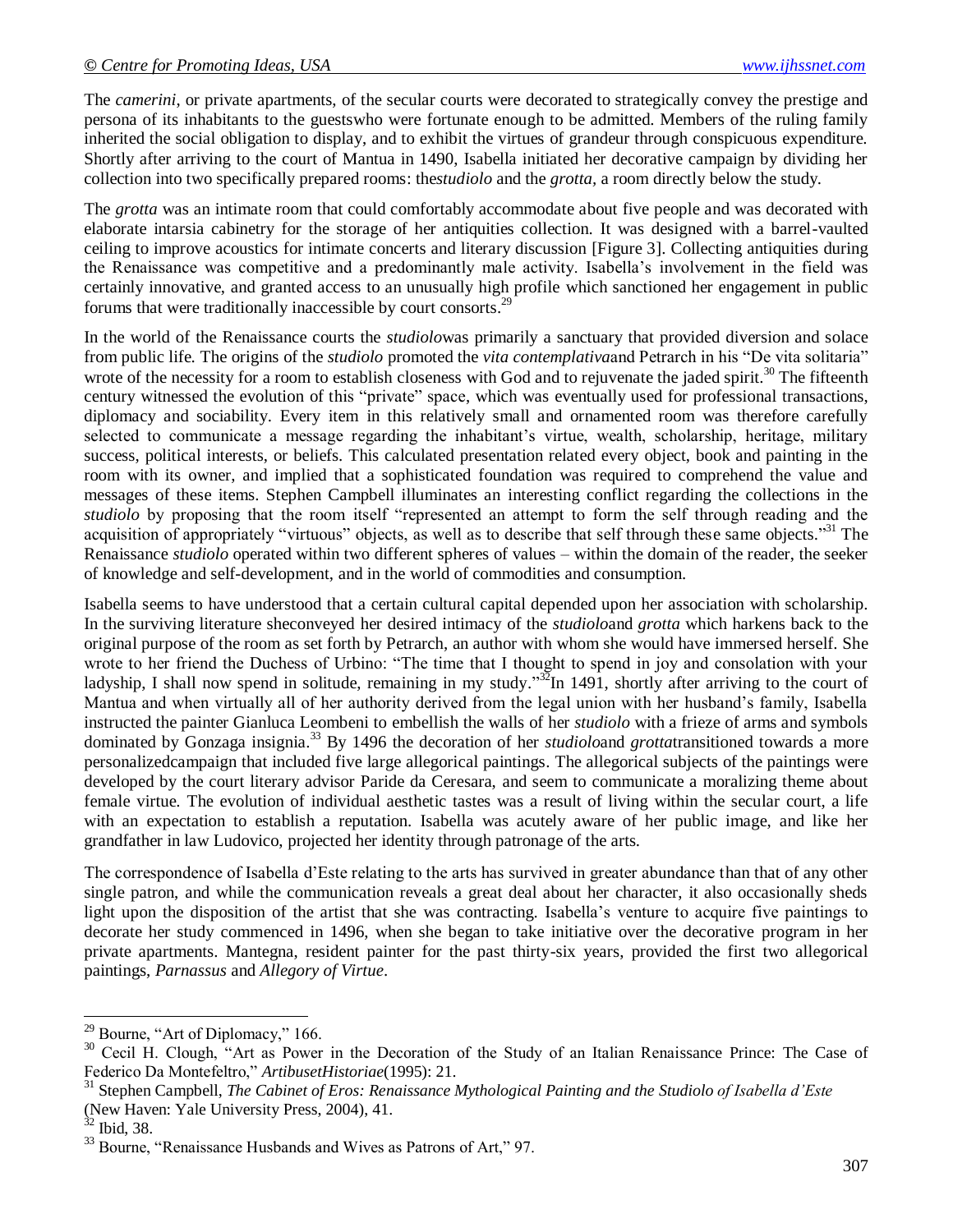The correspondence surrounding the acquisitions of the remaining paintings exposes Isabella's concentration towards allegorical fantasy and pagan mythology as the theme in her study, and reveals her perseverance to commission the most distinguished artists such as Leonardo da Vinci, Giovanni Bellini, Giorgione and Raphael. Occasionally, the surviving correspondence illuminates the temperament of the artist, who achieved greater respect and professional rank by the end of the fifteenth century. The humanist advisor Pietro Bembo wrote a letter to Isabella concerning the acquisition of a painting by Giovanni Bellini that demonstrates stipulations set forth by the artist. In 1506, regarding Bellini, Petro Bembo wrote: "He does not like to be given many written details which cramp his style; his way of working, as he says, is always to wander at will in his pictures, so that they can give satisfaction to himself as well as to the beholder."<sup>34</sup> The correspondence indicates that Bellini was not only painting for the patron, he was painting for the "satisfaction to himself." The freedom to "wander at will" on the canvas was a substantial condition achieved by the artist towards the end of the fifteenth century.

The development of the Gonzaga art patronage in Mantua reveals the agendas and interests that were so prevalent in the secular courts of northern Italy. The patronage of Ludovico transformed the exterior and interior of the city center, as well as the provincial lodges of the Gonzaga territories. Ludovico's personal development, which was certainly enriched by humanist educators, can be seen through the intimate decorative program in the *Camera Picta*, which evokes an entirely different and multi-dimensional message in comparison to the frescoes in the Sala del Pisanello. In addition, Alberti's two Mantuan churches gave monumental visual expression to the classical message that Ludovico sought to project.<sup>35</sup>While Ludovico was concerned with the overall communication of his court and the integrity of the Gonzaga dynasty, as a court consort Isabella's patronage was tapered towards a more personal message. The correspondence of Isabella d'Este reveals a female account of a court patron's resolve in establishing personal identity and promoting virtue, and this was united with the unwavering concentration to enhance the inner self.

Court artists were vehicles of communication to articulate status and clout on behalf of the ruling family. There is an obvious divergence between the art created by Pisanello during the first half of the century which exhibits conventional courtly culture, and the naturalism that pervades the court art produced by Mantegna in the mid to late half of the century. The shift was stimulated by humanist values, the growing popularity of naturalism in imagery, and the freedom for artists to explore greater creative and psychological realms. Art generated by Mantegna in the court of Mantua demonstrates the creative latitude that an artist might have access to in the secular courts of northern Italy. The dialogue throughout the *quattrocento*between patron and artist exhibits a dual emergence as both sought to achieve a more developed sense of self, and consequently drove art out of its early modern stage and towards the accomplishments of the high Renaissance.



**Figure 1: Antonio Pisanello, wall of the** *Sala del Pisanello***, c. 1447-1448. Ducal Palace, Mantua.**

 $\overline{\phantom{a}}$ 

<sup>34</sup> Chambers, *Patrons and Artists in the Italian Renaissance*, 131.